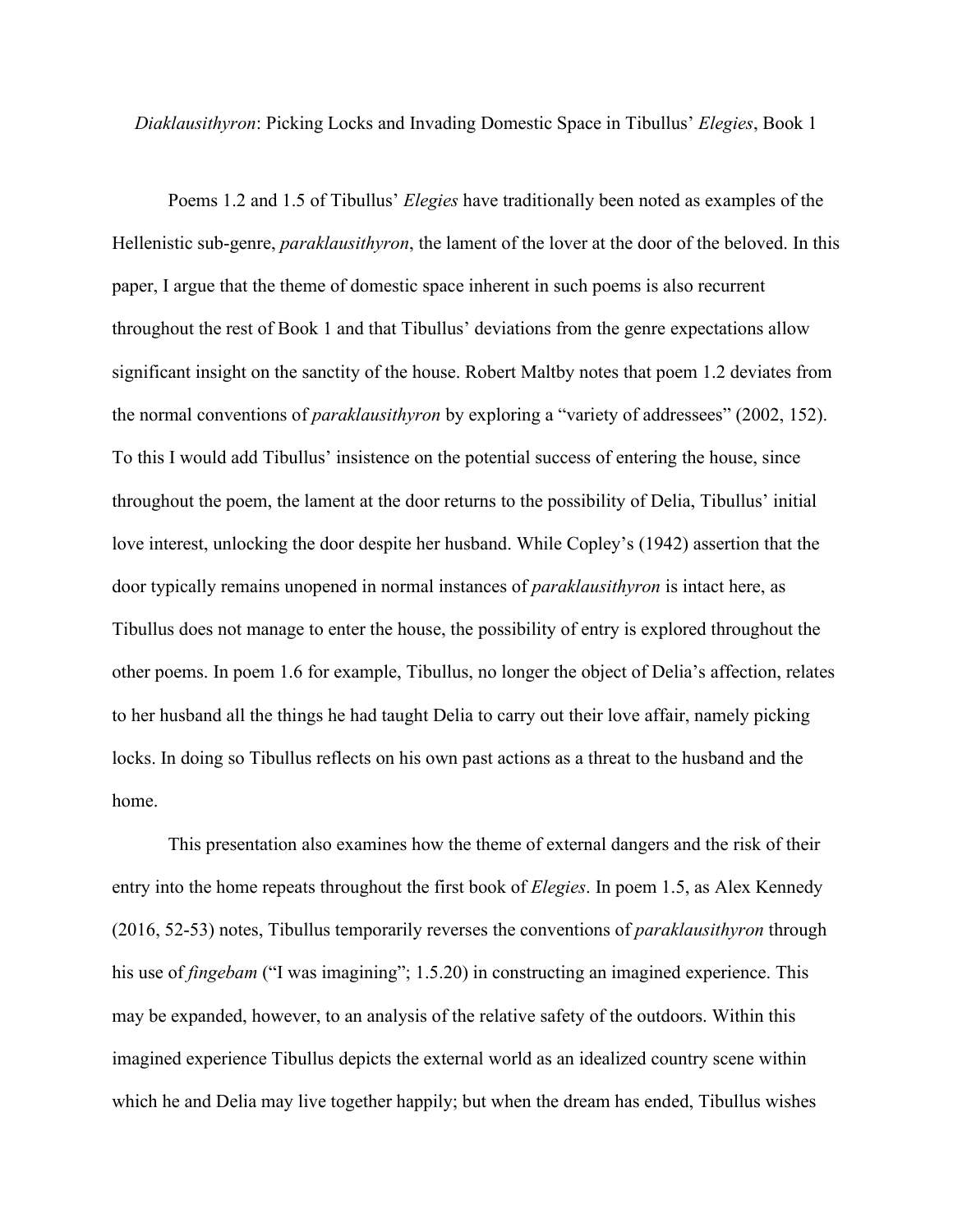that the witch responsible for his curse fall victim to a series of inauspicious acts, all of which are distinctly public. The contrast between the safe private home and the dangerous external public is echoed also in poem 1.3, when Tibullus evokes the mythical reign of Saturn in claiming that at that time there was no need for doors on houses (1.3.43-44). Tibullus, sick as a result of traveling, says this to contrast the present risk of leaving the home with a former era of safety that had not demanded the security of an enclosed personal space. In order to heal this sickness, he plans to pray to the household gods instead of Venus; by evoking the *Lares* as the providers of personal well-being, the house is encoded as a site of religious healing, one which wards off dangers outside the home.

This paper concludes by showing how throughout the poems of Tibullus' *Elegies* Book 1 the traditional themes of the *exclusus amator* and the genre conventions normally present in *paraklausithyron* poetry are crafted in a way that consistently frames the house as a defense from the external world. Through the act of picking locks, however, Tibullus explores the threat inherent in the violation of domestic security. Public space is, in Tibullus' poetry, violent, and the literary trope of the lover's lament offers Tibullus a means to explore the possibility of that violence making its way inside the otherwise safe home.

## Bibliography

Copley, Frank Olin. 1942. "On the Origin of Certain Features of the Paraclausithyron." *Transactions and Proceedings of the American Philological Association* 73. 96-107.

Kennedy, Alex. 2016. "'Haec Nobis Fingebamus' Tibullus, Ovid, and the Power of Imagination" *The Classical Outlook* 91:2. 52-54.